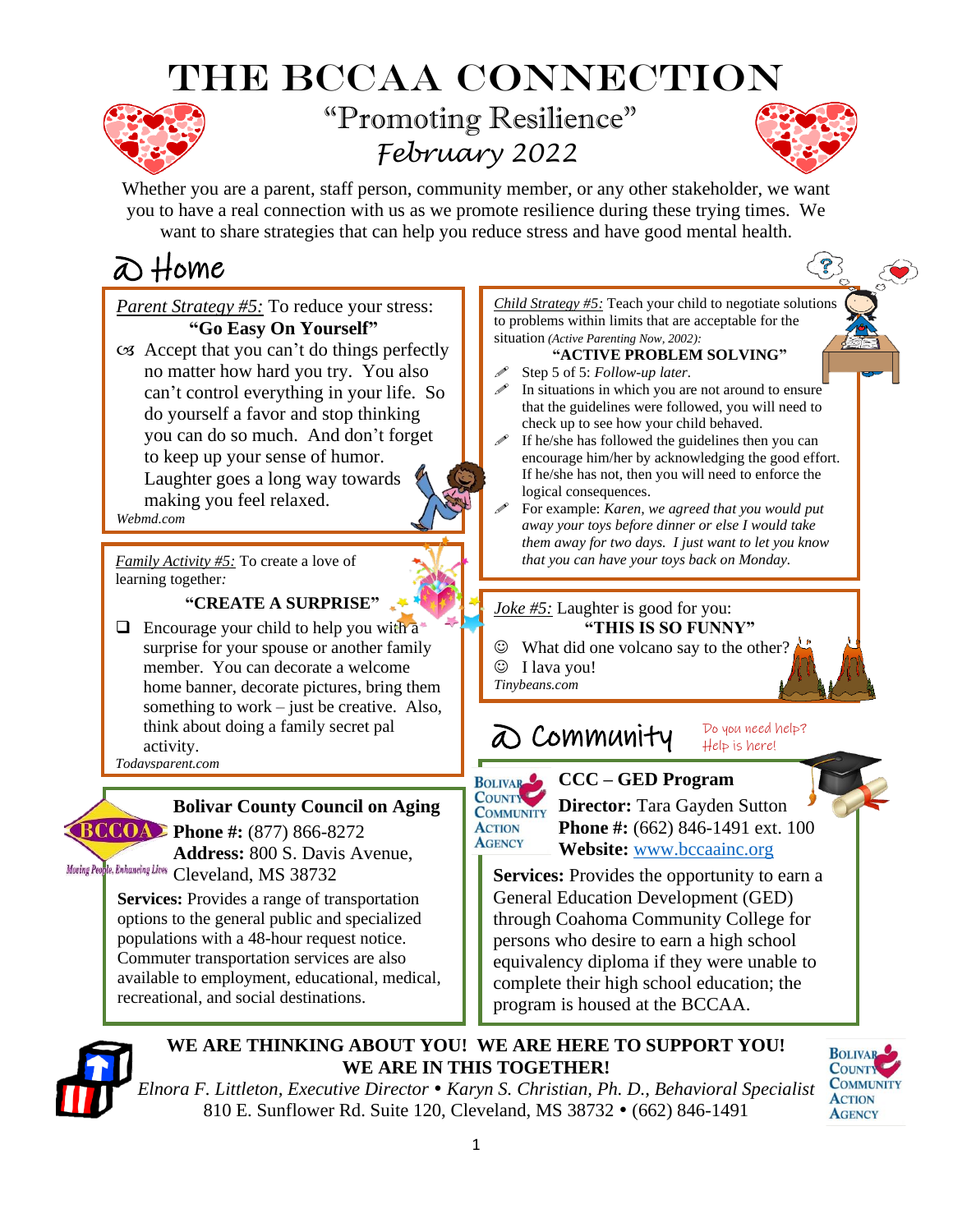

### Just say "NO" to alcohol, drugs, unsafe sex, & domestic violence!



Upcoming Events

- $\otimes$  2/1-2/28 Text BRIGHT to 274448 to receive free parenting tips, information, games, and resources to improve family outcomes
- **2/1-2/28 Black History Month; Chinese New** Year; Groundhog Day; World Cancer Day; Rosa Parks Day; Super Bowl Sunday
- <sup>2/7-2/28</sup> Parent Teacher Conferences
- <sup>29</sup> 2/14 Valentine's Day
- $\circ$  2/18 No School (Centers Closed)
- **2/21 Presidents' Day (No School/Work)**

Executive Director's Corner

During the month of February, we intentionally set aside time to reflect on our past, assess our present, and make preparations for our future. I want to encourage each of you to acknowledge and celebrate Black History Month, and to love

everyone, and think of how you can make this world a better place. Also, use our agency as a stepping stone if you need any of the services that we provide. We are here to support you.





### **WE ARE THINKING ABOUT YOU! WE ARE HERE TO SUPPORT YOU! WE ARE IN THIS TOGETHER!**



*Elnora F. Littleton, Executive Director Karyn S. Christian, Ph. D., Behavioral Specialist* 810 E. Sunflower Rd. Suite 120, Cleveland, MS 38732 • (662) 846-1491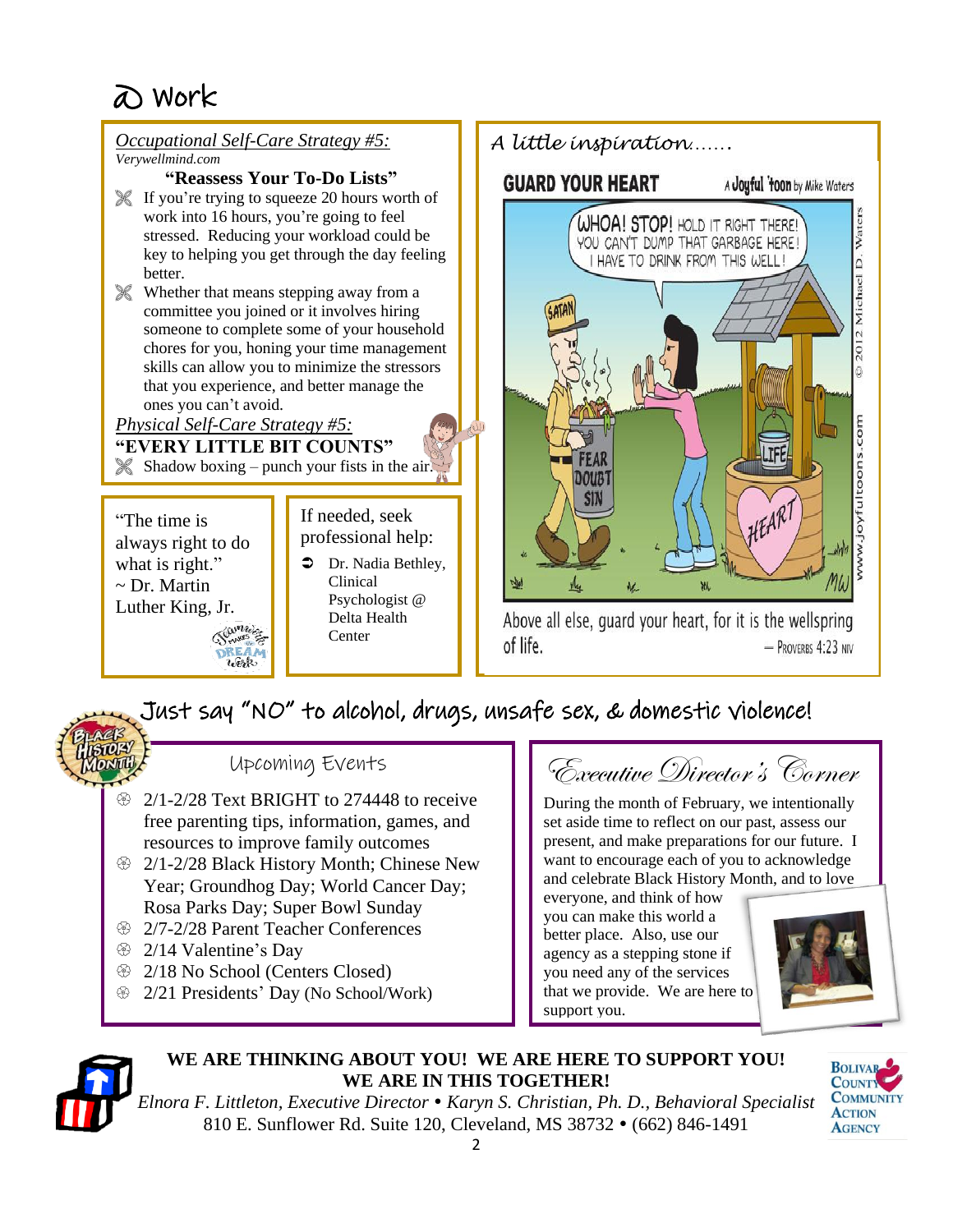## La conexión BCCAA "Promoción de la resiliencia" *Febrero 2022*



Ya sea que sea un padre, un miembro del personal, un miembro de la comunidad o cualquier otra parte interesada, queremos que tenga una conexión real con nosotros mientras promovemos la resiliencia durante estos tiempos difíciles. Queremos compartir estrategias que pueden ayudarlo a reducir el estrés y tener una buena salud mental.

## @ Hogar

*Estrategia para padres # 5:* Para reducir su estrés:

#### **"Ve fácil contigo mismo"**

 Acepte que no puede hacer las cosas a la perfección por mucho que lo intente. Tampoco puedes controlar todo en tu vida. Así que hazte un favor y deja de pensar que puedes hacer tanto. Y no olvides mantener tu sentido del humor. La risa contribuye en gran medida a hacerte sentir relajado.

*Webmd.com* 

*Actividad familiar #5:* Para crear un amor por aprender juntos*:*

#### **"CREA UNA SORPRESA"**

❑ Anime a su hijo a que le ayude con una sorpresa para su cónyuge u otro miembro de la familia. Puede decorar una pancarta de bienvenida a casa, decorar imágenes, llevarles algo al trabajo, simplemente sea creativo. Además, piense en hacer una actividad de amigos secretos de la familia. *Todaysparent.com*



#### **Consejo Provincial de Envejecimiento de Bolívar Teléfono #:** (877) 866-8272

**Moving People**, Enhancing Lives

**Dirección:** 800 S. Davis Avenue, Cleveland, MS 38732

. **Servicios:** Brinda una gama de opciones de . transporte al público en general y poblaciones especializadas con un aviso de solicitud de 48 horas. Los servicios de transporte de cercanías también están disponibles para destinos laborales, educativos, médicos, recreativos y sociales.



**WE ARE THINKING ABOUT YOU! WE ARE HERE TO SUPPORT YOU! WE ARE IN THIS TOGETHER!**

*Elnora F. Littleton, Executive Director Karyn S. Christian, Ph. D., Behavioral Specialist* 810 E. Sunflower Rd. Suite 120, Cleveland, MS 38732 • (662) 846-1491

*Estrategia infantil #5:* Enséñele a su hijo a negociar soluciones a los problemas dentro de límites que sean aceptables para la situación (*Active Parenting Now, 2002*):

#### **"SOLUCIÓN ACTIVA DE PROBLEMAS"**

- Paso 5 de 5: *Seguimiento posterior.* En situaciones en las que usted no esté presente para asegurarse de que se siguieron las pautas, deberá verificar cómo se comportó su hijo.
- Si ha seguido las pautas, puede alentarlo reconociendo el buen esfuerzo. Si él / ella no lo ha hecho, entonces deberá hacer cumplir las consecuencias lógicas.
- Por ejemplo: *Karen, acordamos que guardarías tus juguetes antes de la cena o yo los quitaría por dos días. Solo quiero que sepas que puedes recuperar tus juguetes el lunes.*

### *Chiste # 5:* La risa es buena para ti: **"ESTO ES TAN DIVERTIDO"**

☺ ¿Qué le dijo un volcán a otro?

 $\circledcirc$  ; Te lavo! *Tinybeans.com*



¿Necesitas ayuda? ¡La ayuda está aquí!

## @ Comunidad

**BOLIVAR** COUNTY **COMMUNITY ACTION AGENCY** 

 **CCC - Programa GED Directora:** Tara Gayden Sutton  **Teléfono #:** (662) 846-1491 ext. 100  **Sitio web:** [www.bccaainc.org](http://www.bccaainc.org/)

**Servicios:** Brinda la oportunidad de obtener un Desarrollo de Educación General (GED) a través de Coahoma Community College para personas que desean obtener un diploma de equivalencia de escuela secundaria si no pudieron completar su educación secundaria; el programa está alojado en la BCCAA.